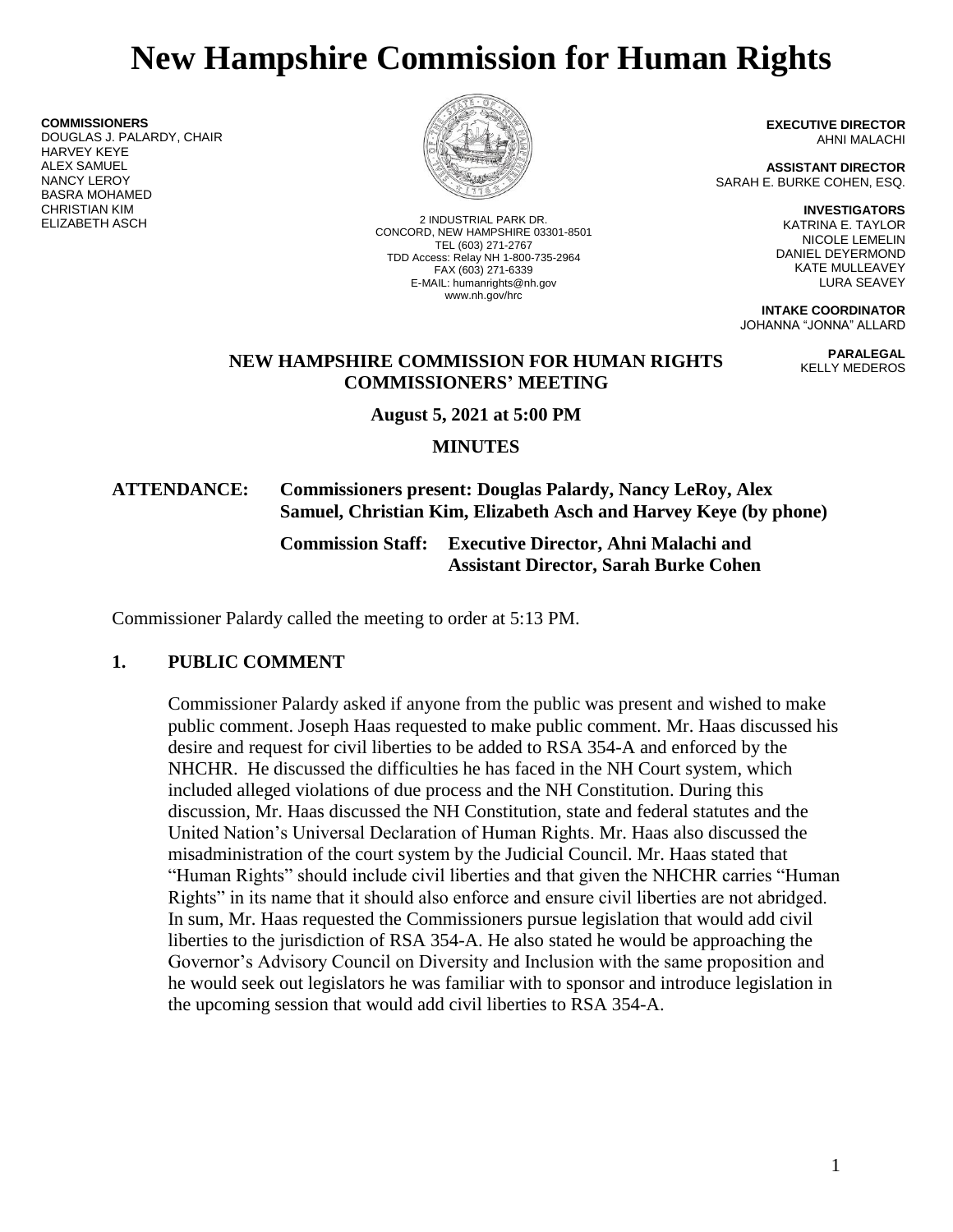#### **2. APPROVAL OF JUNE MEETING MINUTES**

Commissioner LeRoy moved and Commissioner Samuel seconded a motion to approve the June minutes as amended. The motion carried.

#### **3. OFFICE UPDATES**

Executive Director Malachi gave the office update. Executive Director Malachi discussed the recently held EEOC National Conference, which the Assistant Director and she attended virtually. She discussed the sessions held over the three days, which included updates of the law and practical sessions such as conducting cognitive interviews.

Executive Director Malachi also discussed that in the past we had attempted to have monthly trainings scheduled for NHCHR staff in various areas, but that many were put on hold due to the national pandemic. As we move forward, Executive Director Malachi stated she is hopeful that we will be able to get back on track with scheduling monthly trainings for staff. She also discussed where we will be able to get the trainings from.

Executive Director Malachi gave a brief legislative update. She stated the omnibus bill that included amendments to RSA 354-A to allow the NHCHR to be considered substantially equivalent to federal laws by HUD has passed and will be signed into law. This means the NHCHR can move forward with completing the process to apply for a federal HUD grant. This process will include completing and submitting administrative rules. Executive Director Malachi also discussed other bills that will likely be introduced or reintroduced during the next legislative session including legislation concerning pregnancy and lactation, the allowance of a respondent to remove a case to court from the NHCHR post-cause finding, and discrimination based on ethnic hairstyles. Executive Director Malachi discussed the NHCHRs involvement in the bills relative to pregnancy and lactation. She also discussed that relative to ethnic hairstyles legislation that the NHCHR already has the ability to take charges based on this type of discrimination as race, religion and/or national origin discrimination. Executive Director Malachi also discussed the language added to RSA 354-A via HB2. Executive Director Malachi said that Assistant Director Burke Cohen and she met with the Attorney General and had input relative to the FAQ issued by the Attorney General's office. Executive Director Malachi stated the information issued by the Attorney General's office was clear on how the new language should be administered by the NHCHR.

# **4. REVIEW OF INVESTIGATOR CASE LOAD**

Assistant Director Burke Cohen stated the NHCHR staff continue to close in on completing the EEOC contract of 200 cases. She said Commissioners should be prepared to receive cases in the next few and it would be appreciated if they could be processed as promptly as possible to ensure the NHCHRs contract is met. Commissioner Asch inquired about setting up a time for training to allow her to start receiving cases. Assistant Director Burke Cohen and Executive Director Malachi stated they would contact Commissioner Asch directly and schedule a time in the coming weeks. Commissioner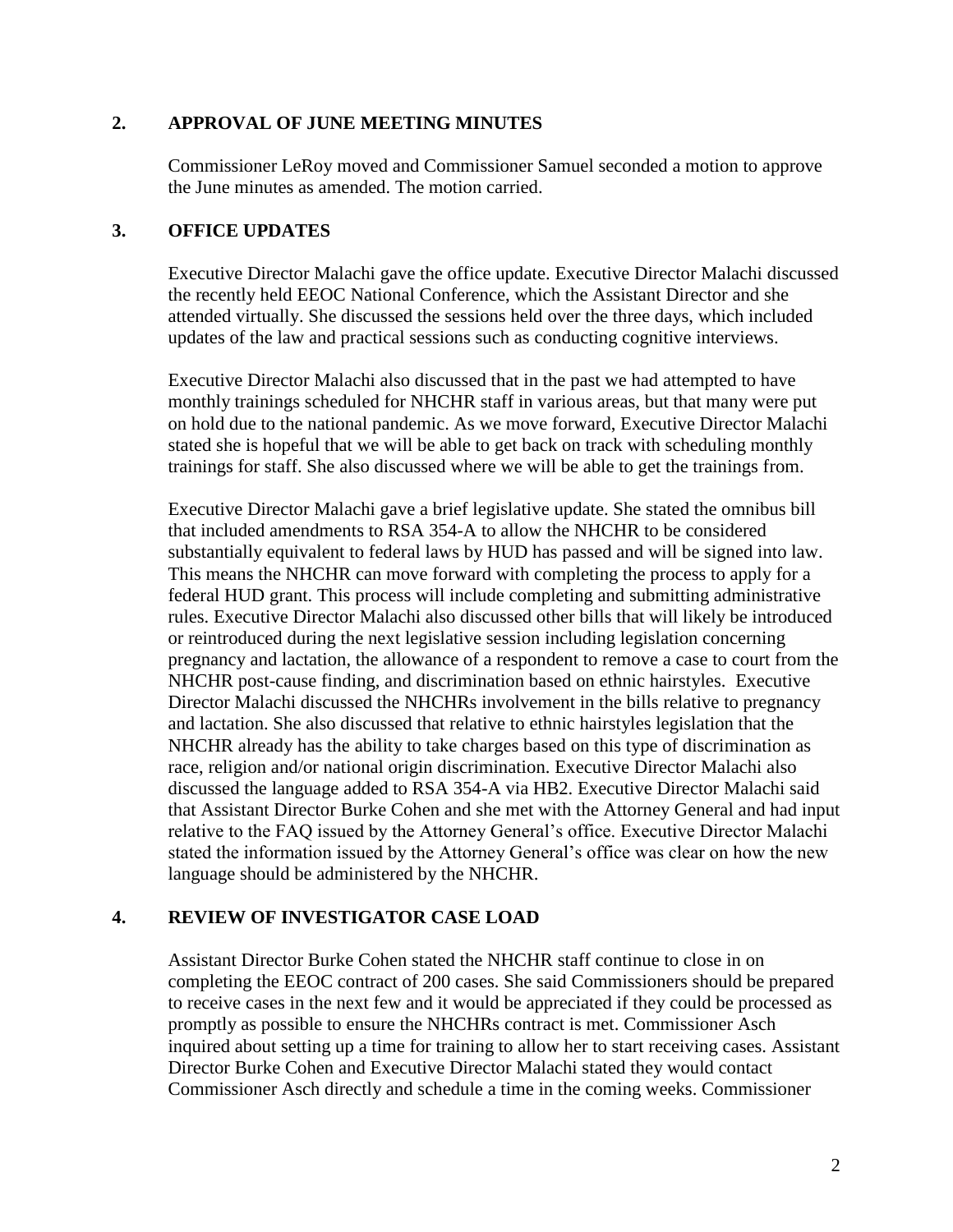Palardy observed that the NHCHR has the lowest number of total pending cases in two years and congratulated the NHCHR staff on moving cases forward. Assistant Director Burke Cohen concurred with Commissioner Palardy's compliment to the NHCHR staff and added that the staff continue to move cases efficiently and effectively. Assistant Director Burke Cohen added that the NHCHR has received limited new cases in July and expects there to be an uptick in the fall. Commissioners Palardy, Samuel and Keye expressed that they could accept additional cases and have the time for a quick turnaround to ensure contract completion.

### **5. HEARING SCHEDULE UPDATE**

Assistant Director Burke Cohen discussed the hearing scheduling and updated it. She explained that there likely will be no August or September hearing due to settlements or removals to court. She also stated the October panel will likely need to be adjusted if a hearing goes forward because Commissioner Mohamed is listed twice.

#### **6. OTHER BUSINESS**

Executive Director Malachi discussed the need for a fee schedule for certain items at the NHCHR including copying costs, training costs and costs of burning a recording to DVD. Executive Director Malachi and Assistant Director Burke Cohen will work on putting together a full fee schedule for the Commissioners to discuss and vote on. In the meantime, Executive Director Malachi said that we need the Commissioners to vote on the fee of charging \$5.00 to burn recordings onto a DVD. This fee and fee schedule as a whole were discussed. Commissioner LeRoy moved and Commissioner Samuel seconded that a fee of \$5.00 be charged to burn requested recordings to a DVD as governed by the NHCHR's rules. The motion carried.

Executive Director Malachi also discussed the upcoming legislative cycle. She said should the Commissioners want to pursue legislative changes that it is possible, but would need to be discussed and proposed soon in order to meet the deadlines of the legislative process. Executive Director Malachi stated Commissioners could contact her directly to discuss further.

The Commissioners inquired to the Executive Director and Assistant Director about other items going forward. Executive Director Malachi discussed the opportunity for the NHCHR to give more trainings in various areas. Assistant Director concurred with this and also wanted to continue networking and completing trainings. Executive Director Malachi also discussed that she had been working with AAG Perlow and Assistant Director Burke Cohen on changing the NHCHRs process to streamline it in hopes of reducing the NHCHR's backlog while still providing appropriate investigations. She is hopeful the process will be solidified in the coming weeks.

Executive Director Malachi also stated she would be recommending training for both Commissioners and NHCHR staff on cultural and ethnic diversity.